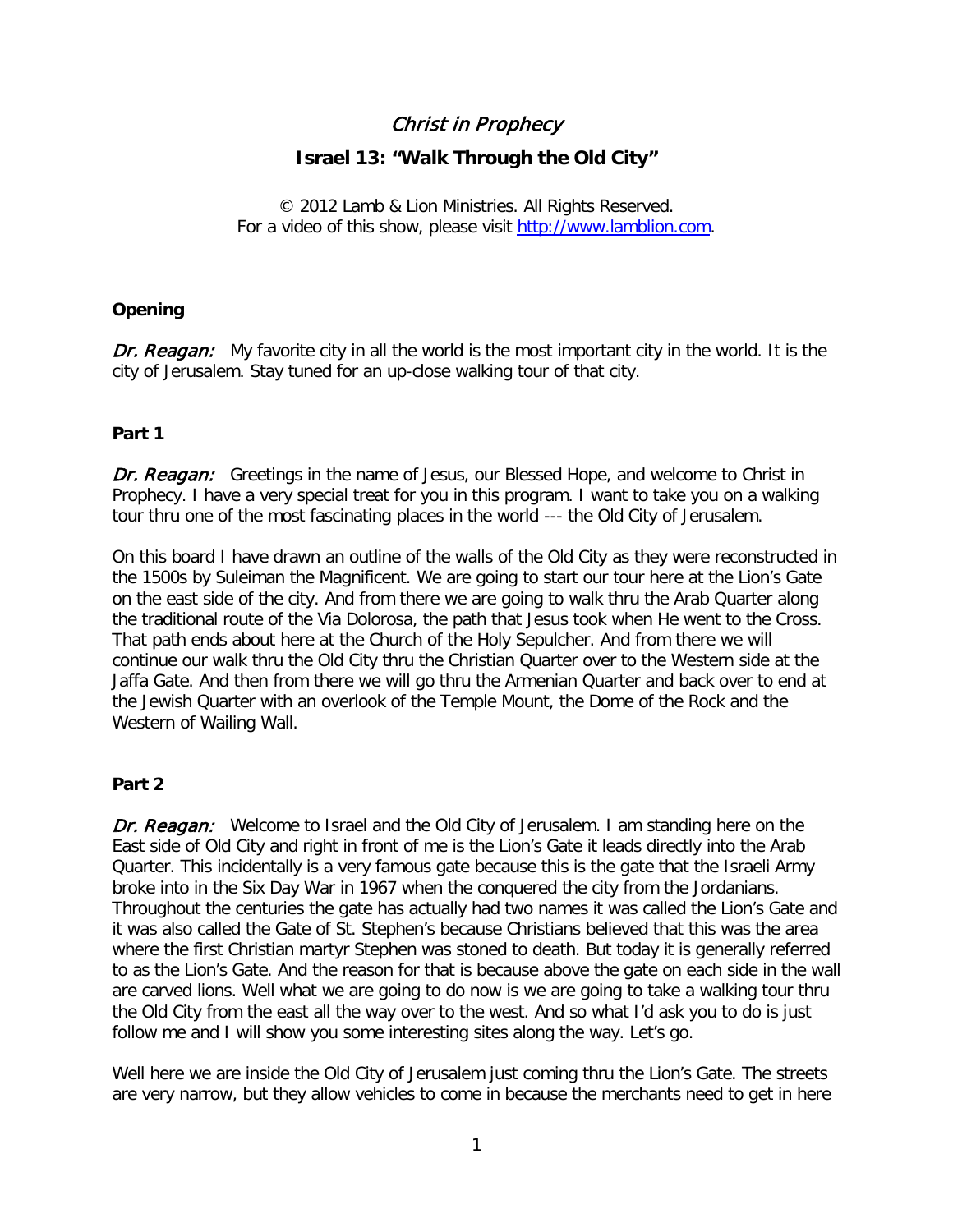and also people who live within the city. The city has been greatly transformed from 100 years ago. 100 years ago it was an incubator of disease because these streets were dirt, sewage ran down the middle and there was animal dung everywhere. But today it has been modernized since 1967 by the Jewish people. They have paved these streets. Put the sewage underneath and the city has been cleaned up considerably from what it was 100 years ago.

One of the things that I've learned about this old city is that you can never know, even imagine what's behind these wall. For example right through this door is an absolutely beautiful courtyard. Let's go and take a look at it. You see what I mean, a very beautiful courtyard. And in this courtyard there are two things that I want to show you. One is the Church of St. Anne and the other is the Pool of Bethesda. We will take a look at the Church of St. Anne first. This is the Church of St. Anne. It's a  $12<sup>th</sup>$  Century Crusader Church. And it was built by the Crusaders to honor Anne the mother of Mary. One thing I love about this church is it has incredible acoustics. Let's go inside and see if someone is singing.

Over her adjacent to the Church of St. Anne is a biblical site; the Pool of Bethesda. I want to show you something over here. In John 5 we are told that there was a healing that took place here by Jesus. This is the Pool of Bethesda and there was a tradition here that if the water suddenly stirred and many people believe that was by an angel that the first person who could touch the water would be healed. Well this particular man had been here for over 30 years and he could never get to the water fast enough. The implication is that he was paralyzed in some way. But Jesus came here and healed him at this place. Now one thing that is interesting about that is that biblical critics in the 19<sup>th</sup> Century said, "Well this is one of the evidences that the Bible is full of myth, legend, and superstition because there was never such a pool." But in the 19<sup>th</sup> Century this pool was discovered. And so it has been authenticated.

Well here we are back on the street that leads to the Lion's Gate. And at this particular point in the street it becomes the Via Dolorosa. The Via Dolorosa in Latin means the way of suffering. And this is the traditional route that Jesus walked to the cross. It's the route from where He was tried by Pilate to the Church of the Holy Sepulcher where He was crucified. There are actual 14 Stations of the Cross, but we are only going to cover some 9 along this route. The other 5 are all in the Church of the Holy Sepulcher. We'll point out a few as we go along, not all of them. This arch up here is the Ecce Homo Arch in Latin that means "behold the man." For centuries Christians believed that was the place where Pilate took Jesus and said to the people, "Behold the Man." And that this was the place where Pilate judged Jesus Christ. We now know that is not true, that arch was built in the 2nd Century after Christ by Hadrian. But this general area is an authentic site. I will explain that to you. The reason I say this is an authentic site is because we know that this was the site of the Ancient Antonio Fortress the Roman Fortress. And many people believe that it was at this fortress that Pilate judged Jesus. The fortress was built next to the north end of the Temple Mount and higher so that they could look down and see what the Jewish people were doing.

This door is the entrance to the Convent of the Sisters of Zion. And down below there is a pavement floor that was the floor of the Antonia Fortress. And on that floor is a game that was carved by the Roman soldiers that they played with the prisoners where they would dress them up in regal costumes and then torture them according to how the dice fell on the game. I might mention to you that an archeological debate has broken out in recent years about the location of where this trial took place where Pilate judged Jesus. For years it was assumed it was here at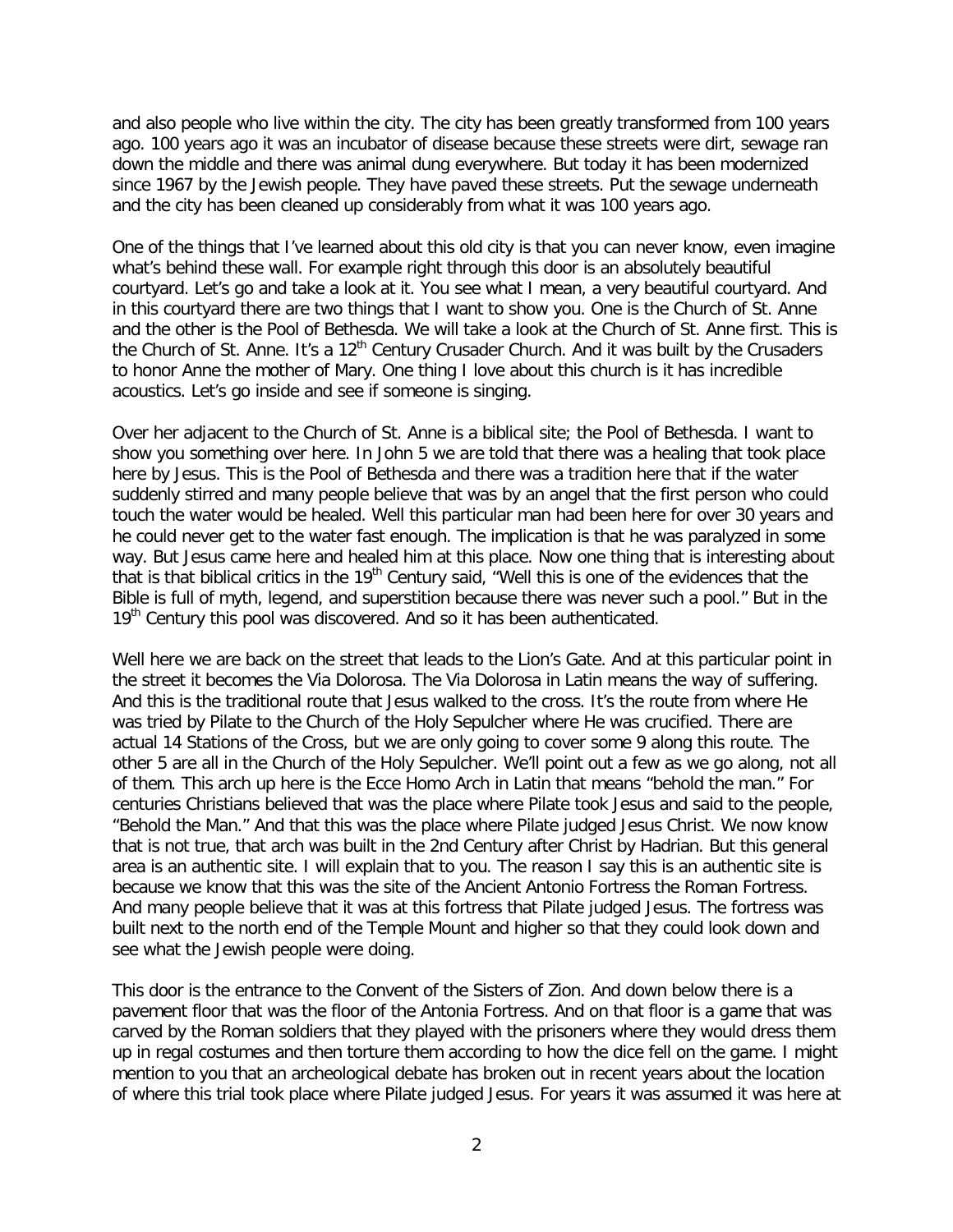the Antonio Fortress but now archeological scholars are saying, "No, that it was on the other side of the city at Herod's Palace." We know from the writings of Josephus that when Governors came to town they always stayed at that Palace. And in 2009 an Israeli archeologist discovered a Praetorium over there that appears to have been where Jesus was judged.

The street from the Lion's Gate comes to a dead end at this point you either have to go this way or that way. Now there are two sites for the crucifixion the Protestant site called the Garden Tomb. And the Church of the Holy Sepulcher which is the Catholic site. The Catholic site is much more traditional and is more verified in history than the Protestant site. But if Jesus went to the Protestant site He came here and he turned and went that way. If He went to the Catholic site he went that way. We are going to follow the traditional route of the Via Dolorosa so we're going that way. Let's go.

This is the third station of the cross. The first two are up where Pilate judged Jesus. This particular station marks the first place where Jesus fell. According to tradition He fell several times this was supposed to be the first place.

Right here in the midst of all these postcards we have the fourth station of the cross. This is where Jesus supposedly encountered His Mother. That is strictly a tradition. Let's go now to the fifth station.

What you see behind me is the fifth station of the cross. This is where Simon of Cyrene was supposed to have picked up the cross when Jesus stumbled again. And when we go around this corner we are going to start going up a very, very steep hill and you will understand why He needed some help to get up there. He would carry a cross or a cross beam of the cross.

This is the sixth station of the cross and this is supposedly where a woman by the name of Veronica wiped the face of Jesus with a handkerchief and His image came off on that handkerchief; that of course a totally extra-biblical myth. But that is one of the stories of the life of Jesus that is celebrated along this Via Dolorosa.

Let's go on up to the top of the hill. We are going to skip the other Stations of the Cross because we are moving into an Arab Market area. And right up here at the end of this street you can see another dead end. We are going to take a left, walk thru the Arab Market area and then take a right and go to the Church of the Holy Sepulcher. Let's go.

Okay let's start walking thru the Arab Market area. There are not many people here today because this is a Friday which is the Islamic Sabbath. Normally when we go thru this market it is absolutely jam packed with so many people that it is almost impossible to walk thru it. It's a very colorful place. It's also a place with a lot of aromatic smells. And it is a place that is rather exciting as you go thru it. We are approaching now the turn we are going to make to the Church of the Holy Sepulcher we'll be making that turn in just a few moments.

We are coming now to the end of our walk thru the Arab Market. And we are going to make a right turn into the Christian Quarter. And when we do so it will be like going from light to dark, or dark to light it is just unbelievable the difference in the feel of these quarters the looks of them and so forth. You'll see as we make this turn we are coming now into the Christian Quarter. And right around this corner you will begin to see that it is very quiet. It's much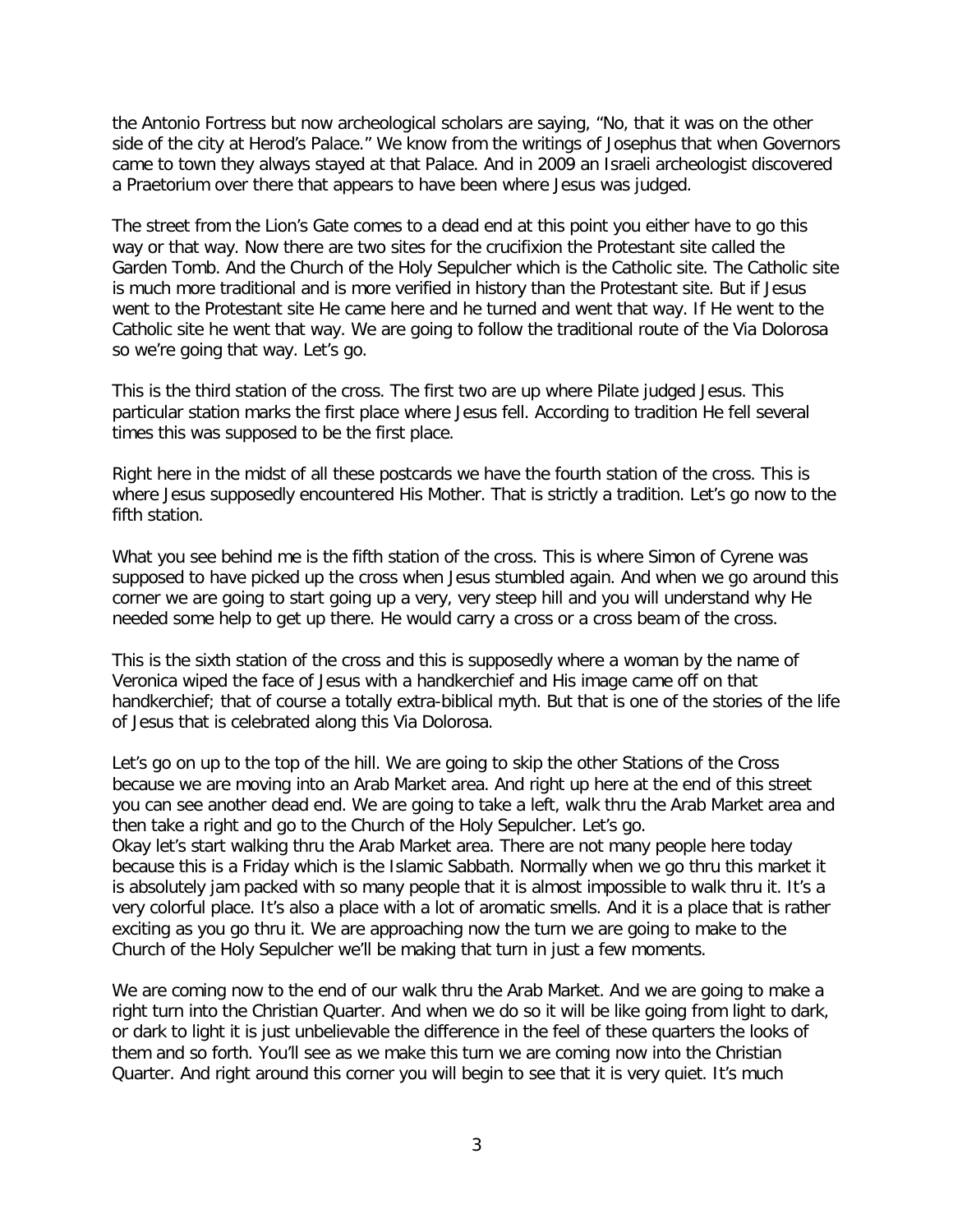cleaner. And the merchants here don't jump out and try to grab your neck and sell you something. So here we go around this corner to the Church of the Holy Sepulcher.

Well as you can see the Christian Quarter is open, it's clean, it's serene. It's a really nice place to be. And right over here we are coming to the Church of the Holy Sepulcher. Let's go.

Well here it is folks the Church of the Holy Sepulcher. The most sacred place in all of Christendom because this church sits on what is believed to be the site of the crucifixion and the burial, and of course the resurrection of Jesus. And there is a lot of archeology to sustain that assumption. The church has a very interesting feature about it if you look up high you'll see a ladder that is up there leaning on a ledge below a window. Keep that ladder in mind. What I want to do now is I want to go to a private place and talk with you a little bit about this church.

I've been over here 42 times and the only time I've ever been in the Church of the Holy Sepulcher was the first time. The reason I haven't been back in since then is because I felt an overwhelming sense of spiritual suffocation. It's a rather dark and dreary place. It is a place where priest vie for control. It's a place where people worship icons. It is not to me a spiritually uplifting place. This has been true for centuries. There are six different Christian denominations that have various aspects, control of various aspects of the church. And over the centuries they have fought each other. They have feuded with each other. They've actually had fist fights. Until finally it got so bad that during the time of the Ottoman Empire the Ottoman Sultan decided to issue an order. It was the called the order of "The Status Quo." And you know what that order did? It froze everything, everything. As the day that was issued everything was frozen. So there could be no more territorial disputes. And the fighting could stop. But on the day he issued that order there happened to be a ladder on the balcony that I pointed out to you earlier. What had happened was an Armenian Priest had taken a ladder out and put it up to wash windows. But as he was getting ready to do so a Greek Priest came out and said, "Hey that ladder is resting on the corner that belongs to the Greeks." And so they got into a fight over that. When the Status Quo was issued the ladder was there and the ladder could not be moved. When that occurred we are not quite sure but every photograph of the church taken since the 1850's shows that ladder. And the great illustrations that David Roberts from England did in this country in the 1840's also show the ladder. So it's been there for almost 200 years. And it is a symbol, a symbol of the silliness that goes on quiet often among these different denominations fighting over territorial rights.

#### **Part 3**

We have been continuing our walk thru the Christian Quarter and now we are reaching another dead end. This is David Street. And David Street is one of the major thoroughfares in the Old City where people come to buy souvenirs and knickknacks of one kind or another. We are going to turn right here head up David's Street; it is up hill all the way. And we are going to come to the other side of the city at the Jaffa Gate. Let's go.

Well here we are at the Jaffa Gate. We have walked all the way across the Old City from the Eastside to the Westside. And what you see up there is not the original Jaffa Gate. That's a cut that was made in the wall in the early 20<sup>th</sup> Century in order that Kaiser Wilhelm II could ride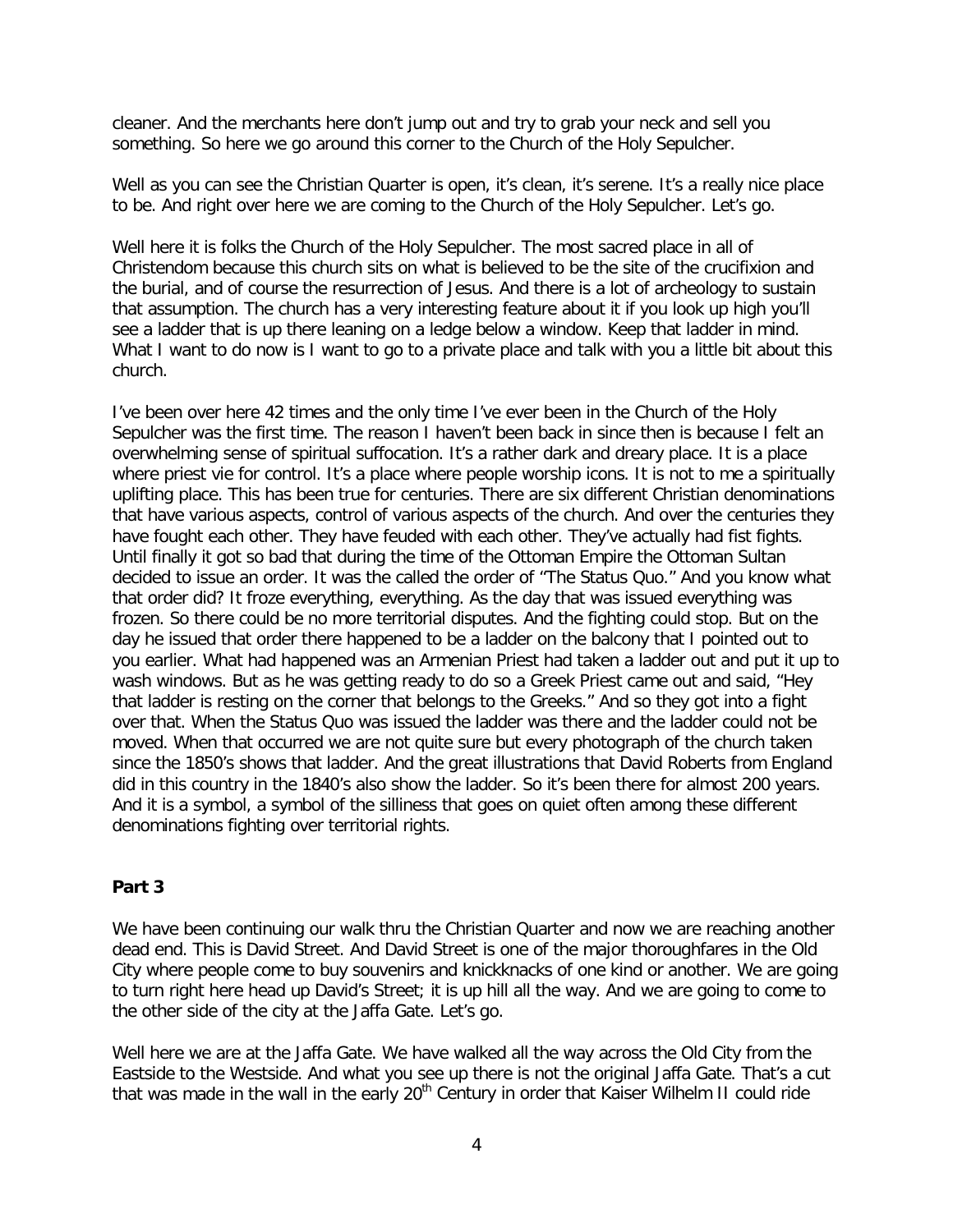into this city in a buggy and not have to get out and walk in. I guess royalty does have it privileges.

This massage structure you see here located at the Jaffa Gate is what is called The Citadel. This is the place where Herod's palace was located in the time of Jesus. And this is where many archeologists today believe that Jesus was actually tried by Pilate.

This entrance to the Citadel is important for many reasons. But one of my favorite historical scenes that comes to mind when I see it is that in 1917 in December when the Allied Forces liberated this city from the Ottoman Turks for the first time in 400 years. General Allenby walked in the Jaffa Gate came right up here and stood here and proclaimed this city to be liberated from the Turkish Empire.

I am standing directly across the street from The Citadel. And I am here because this is the entrance to a very historic church, it's called Christ Church right inside the Jaffa Gate and it was completed in 1849 the first Protestant church to be built in the Old City of Jerusalem.

Well here we are once again in a beautiful courtyard. I told you you never know what's inside these walls as you walk thru the Old City. This is the courtyard of Christ Church. And it's a remarkable story here. There was a German born Jew by the name of Michael Solomon Alexander, who became a follower of Jesus in 1825 after he heard the Gospel in England from two Anglican clergymen. He had gone to England to teach Hebrew and he had been ordained as a Rabi. He became a lecturer in Hebrew literature at King's College in London. And this man, remarkable man translated the *Book of Common Prayer*, and the New Testament into the Hebrew language. He was a believer in Bible prophecy and to me that is the most important thing of all. He really believed the prophecies of the Bible. He believed that in the end times God was going to regather the Jews in unbelief back to this land. And so he decided to come here to the Holy Land and establish the first Protestant Church inside these Old City walls, Christ Church. He came here as a Bishop of the Anglican Church. And he began the building of this church. Unfortunately he died before it was completed in 1849. Today this church, Christ Church is the only Protestant church in the Old City of Jerusalem that acknowledges the Jewish roots of our Christian heritage. And which does not teach Replacement Theology.

We are entering the Armenian Quarter now which is the smallest and least populated of the four quarters of the Old City. I will tell you more about the Armenians when we get into the center of their quarters. The Armenian people are supposed to have been the very first people to be converted to Christianity as a nation. And throughout their history they have been severely persecuted. That persecution came to its climax in 1915 with what's called the Armenian Genocide; when the Turkish people tried to annihilate the Armenian community. As a result of that the Armenians have closed in to themselves and have cut themselves off from the outside world. We are right in the middle of the Armenian Quarter they've got high walls around it so there is really nothing to see here.

We are going to continue walking to the Jewish Quarter. Well we have arrived now to the Jewish Quarter of the Old City the last of the four quarters. And it is the newest one. And the reason it is so new is because when the War of Independence ended in 1949 the Jordanians had control of this old city and they cut the Jew off from it. Not only did they do that they came into the Jewish Quarter and systematically blew up every building in this quarter including all of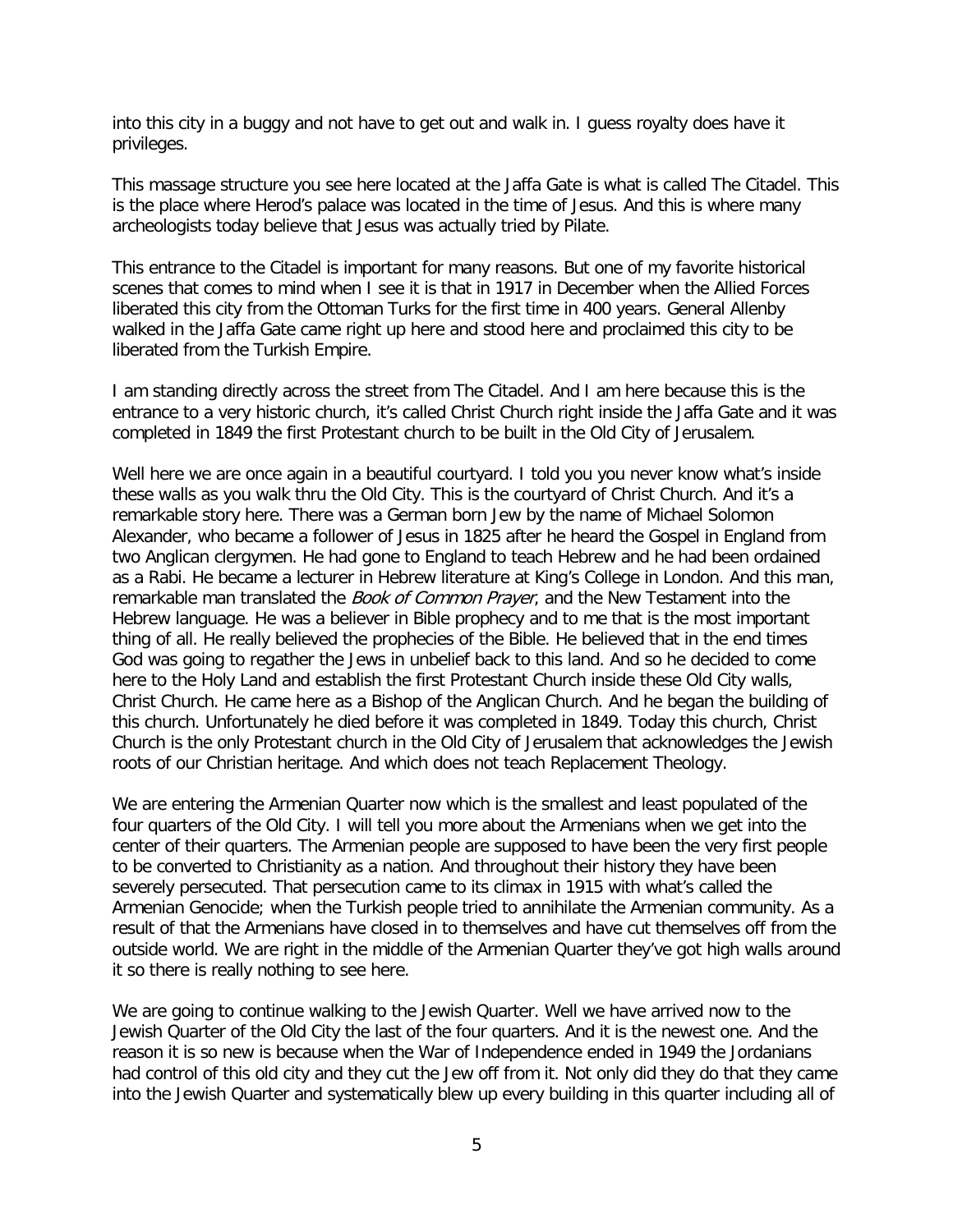the synagogues. After the 1967 Six Day War when the Jews regained control of this city they decided of course to rebuild this Jewish Quarter. But you know what they did first? They did archeological excavations. So under every one of these buildings there is an archeological excavation. There is something I want you to notice in particular here. You seen that minaret next to that dome? That dome is the Hurva Synagogue that has been rebuilt because it was blown up by the Jordanians. But notice here in the Jewish Quarter there is a minaret of a Mosque. That's because the Jews are willing to tolerate all religions. But if the Jews were to go into the Arab Quarter and try to build a Synagogue well it would probably start a war. So we see the intolerance of the Islamic religion toward others. And the determination of those in Islam to put themselves in your face and say look we're the greatest.

When the Jews did reoccupy this Jewish Quarter in 1967 one of the things they did was to build a memorial to the Hurva Synagogue. And the Memorial you can see in this photograph of a great arch. I am happy to say that now that arch has been replaced by the rebuilding of the Synagogue which opened recently.

This plaza in the center of the Jewish Quarter is one of my favorite places in this area of the Old City. It is a place where you can come and sit and have lunch. And you can watch the Jewish people celebrate as these people are doing that they are back in this city. It's always a wonderful place to be. You can watch Jewish families walking by here. And it reminds me of a passage in the book of Zechariah where it says that in the end times Jerusalem will once again be a place of celebration; where boys and girls and men and women will dance in the streets.

This is the headquarters of what is called the Temple Institute which is right here in the heart of the Jewish Quarter. This organization is trying to make all the preparation for the Third Temple; the Temple that will exist during the Tribulation. They have made the clothing of the priests, the clothing of the High Priest, the High Priest headdress. They have made the instruments to be used in the sacrifices and musical instruments. But the most difficult thing they had to prepare was the menorah to go in the Temple because it had to be made of solid gold. We will take a look at that menorah in just a moment.

Here it is the solid gold menorah that is to be positioned in the Third Temple, the Temple of the Tribulation. My friends these preparations are just one of many signs that point to the fact that we are living on borrowed time, and the Messiah is returning soon.

I want to conclude our walk thru the Old City right here in the Jewish Quarter with this scene of the Temple Mount behind me. What you see there is the Dome of the Rock. And right below it is the Western Wall or the Wailing Wall as some people call it; where Jews have gone for centuries to lament the destruction of their Temple and to pray for the return of their Messiah.

I sincerely hope that this walk thru the Old City has been informative to you, and has been spiritually enriching. I hope one day that you will be able to come to the Holy Land and walk thru this Old City yourself. Walk in the footsteps of Jesus. Shalom from Jerusalem.